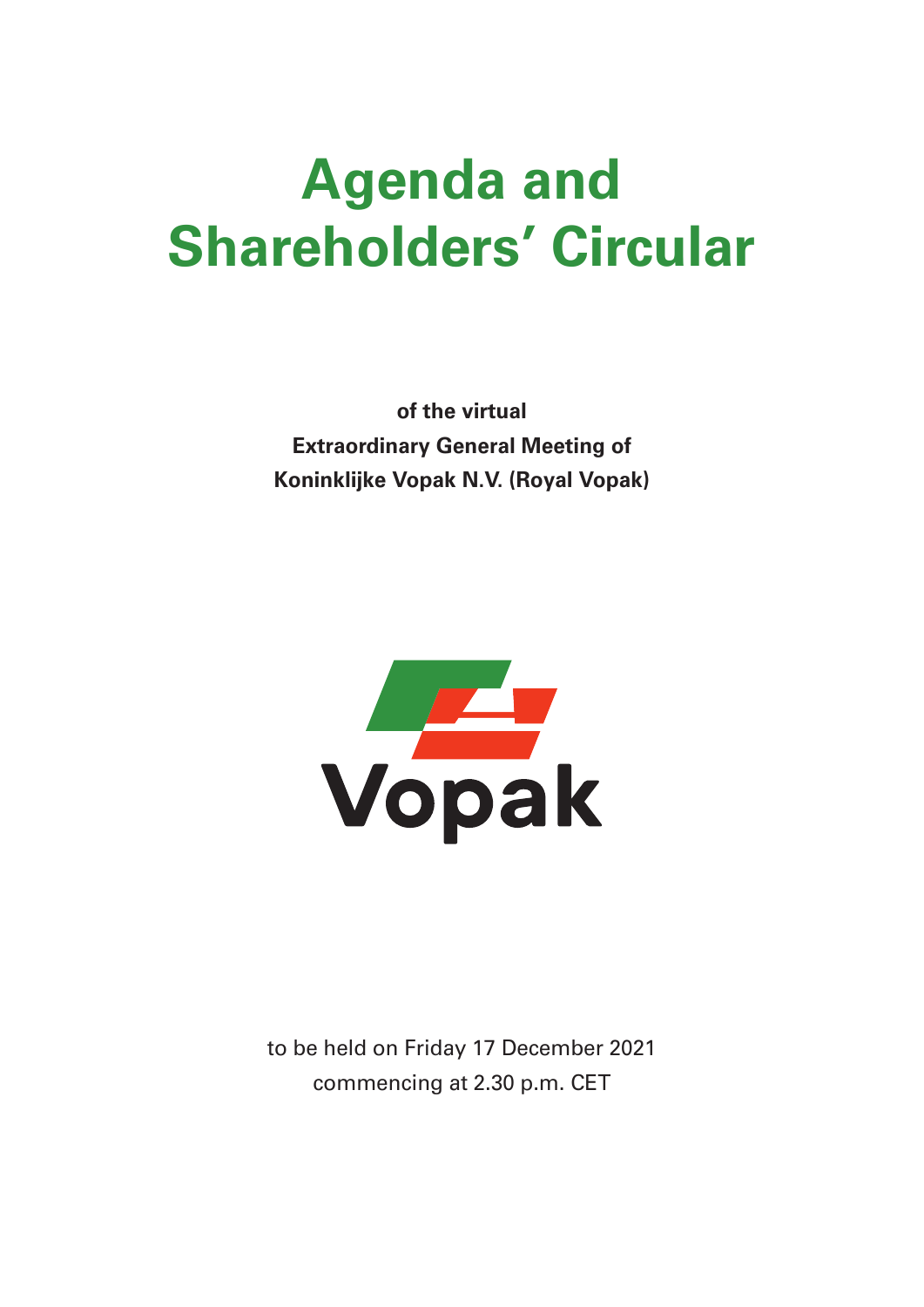# Koninklijke Vopak N.V. (Royal Vopak)

Agenda and Shareholders' Circular of the virtual Extraordinary General Meeting of Koninklijke Vopak N.V. (Royal Vopak) to be held on Friday 17 December 2021, commencing at 2.30 p.m. CET

- 1. Opening
- 2. Appointment of Mr. D.J.M. Richelle as member of the Executive Board
- 3. Any other business
- 4. Closing

Notes on agenda item 2 are provided hereafter in the Shareholders' Circular.

Item 2 will be put to the vote.

Rotterdam, 5 November 2021 The Supervisory Board

For the record, the procedure for registration and representation at the forthcoming Virtual Extraordinary General Meeting is described below.

## COVID-19 (Coronavirus)

As provided for in the still applicable Dutch COVID-19 emergency bill, the Extraordinary General Meeting of Friday 17 December 2021 ("EGM") may and will be held virtually and shareholders shall only be allowed access to the EGM by electronic means as described below.

In order to allow shareholders to follow the proceedings of the meeting in real-time, we will broadcast the proceedings live through a webcast. Vopak offers the opportunity to submit questions relating to the agenda items for the EGM in writing by email (egm2021.nl@vopak.com) until Wednesday 15 December 2021, 2.30 p.m. CET, and follow up questions during the meeting.

We request our shareholders to exercise their voting rights using the e-voting system (visit www.abnamro.com/evoting) or by giving a proxy and voting instructions to an independent third party as detailed hereafter. At registration, each shareholder will receive a link and password for the webcast.

We apologize for the inconvenience, but believe that under the current circumstances this procedure is in the best interest of all stakeholders involved.

# Record Date

Access to the meeting is for holders of shares in Royal Vopak (and others entitled to attend the meeting) on Friday 19 November 2021 ("Record Date") following the processing of all sales and purchases of shares until that date, who are recorded in one of the registers or sub-registers mentioned below and who have registered for the meeting in accordance with the conditions set out below. The designated registers and sub-registers are the records of the intermediaries as defined in section 1 of the Securities Giro Act (Wet giraal effectenverkeer) and the register of shareholders kept by Royal Vopak in Rotterdam.

#### Holders of shares held via a securities account

If you wish to access the meeting as a holder of bearer shares held through a securities account, you must notify ABN AMRO Bank N.V., Gustav Mahlerlaan 10, 1082 PP Amsterdam ("ABN AMRO") accordingly between Saturday 20 November 2021 and Friday 10 December 2021 (no later than 5.00 p.m. CET) via the intermediary where your shares are administered or directly via www.abnamro.com/evoting. The intermediary concerned must provide ABN AMRO with a statement that the shares were administered in your name on the Record Date. With the registration, intermediaries are requested to include the full address details of the relevant holders in order to verify the shareholding on the Record Date in an efficient manner. You will receive an e-mail with the confirmation of your registration from ABN AMRO including a link and password for the webcast. The same procedure applies to others with meeting rights with respect to bearer shares held through a securities account.

# Holders of registered shares

If you wish to access the meeting as a holder of registered shares or of a right of usufruct or a right of pledge on shares, you must notify Royal Vopak (Global Communication Department, Westerlaan 10, 3016 CK Rotterdam) of this in writing no later than 5.00 p.m. CET on Friday 10 December 2021. After notification you will receive a confirmation of your registration and a link and password for the webcast.

### Voting by (electronic) proxy

If you wish an independent third party to represent you at the meeting, in addition to the registration referred to above, a legally valid power of attorney signed by you, including voting instructions, and the original copy of the certificate of deposit must be received by NautaDutilh N.V. (for the attention of P.C.S. van der Bijl, Beethovenstraat 400, 1082 PR Amsterdam) no later than 5.00 p.m. CET on Friday 10 December 2021. The model power of attorney is available free of charge from Royal Vopak (Global Communication Department) and can be downloaded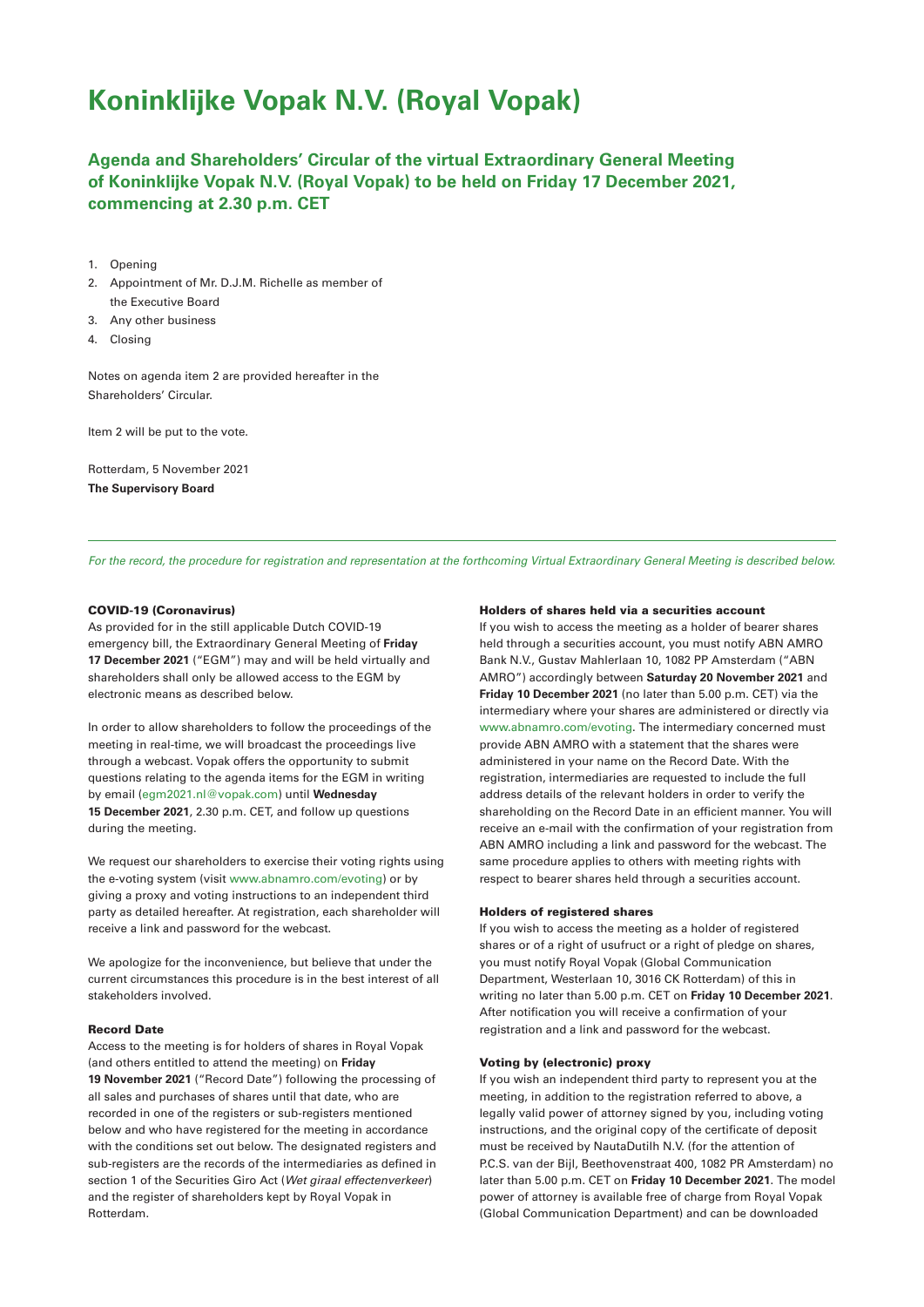from www.vopak.com as of today. Alternatively, you may grant a power of attorney and provide voting instructions via the Internet on www.abnamro.com/evoting no later than 5.00 p.m. CET on Friday 10 December 2021. In both cases, a staff member or a (candidate) civil-law notary from NautaDutilh N.V. will cast votes on your behalf in accordance with your voting instructions as an independent third party.

#### Physical meeting

In case it becomes apparent that the Dutch COVID-19 emergency bill will no longer be in force on the date of the EGM, the EGM will be held physically at the office address of Royal Vopak (Westerlaan 10, 3016 CK Rotterdam, the Netherlands). In that case, the registration requirements described above will apply mutatis mutandis for physical attendance (or attendance in person by a proxy holder). Royal Vopak will announce on its website if the EGM will be held physical and we advise our shareholders and others with meeting rights to regularly check the company website www.vopak.com for any updates.

Shareholders, others with meeting rights and their proxies may be asked to provide proof of identity at the registration desk if the EGM is held physically. Accordingly, should that scenario occur, we request that all those entitled to attend the meeting and their proxies bring a valid identity document (such as a passport or driver's license). In addition, in light of the then applicable COVID-19 governmental restrictions, attendees may be asked to provide a valid coronavirus entry pass or a recent negative COVID-19 test result.

# Shareholders' Circular

Notes are provided below on item 2 of the agenda for the Extraordinary General Meeting to be held on Friday 17 December 2021. In accordance with the Dutch Corporate Governance Code ("the Code"), these notes also include facts and circumstances that are relevant to the Extraordinary General Meeting when adopting the resolution arising from this agenda item.

#### Item 2.

## Appointment of Mr. D.J.M. Richelle as member of the Executive Board (voting item)

To fill the vacancy of Chief Executive Officer (CEO) in the Executive Board which will arise as a result of Mr. E.M. Hoekstra stepping down as per 1 January 2022, the Supervisory Board, in accordance with articles 12.8 and 12.9 of the Articles of Association of Royal Vopak, nominates Mr. D.J.M. Richelle for appointment as a member of the Executive Board and CEO as per 1 January 2022, for the maximum term of office of four years, which period will end at the close of the first general meeting to be held in the fourth year following his appointment, being in the year 2026.

Mr. Richelle's personal details are as follows:

Name D.J.M. Richelle (Dick) Date of birth 16 April 1970 (51) Nationality **Dutch** Number of Vopak shares held 18,188 Current and previous

positions Dick Richelle started his career with Royal Vopak in 1995 as a management trainee. He brings over 25 years of experience and in-depth knowledge of the business activities of Royal Vopak having served in a variety of management roles in Latin America, Europe and as Head of Investor Relations. The last 12 years he led the Vopak divisions Americas and Asia & Middle East as President and most recently headed the Global Commercial and Business Development department. Dick is a member of the Strategic Committee of Royal Vopak since 2009. Motivation The Supervisory Board sees Dick Richelle as an excellent candidate with the capabilities and experience to formulate and execute the future strategy of the company and to ensure the successful continuation of Royal Vopak's businesses.